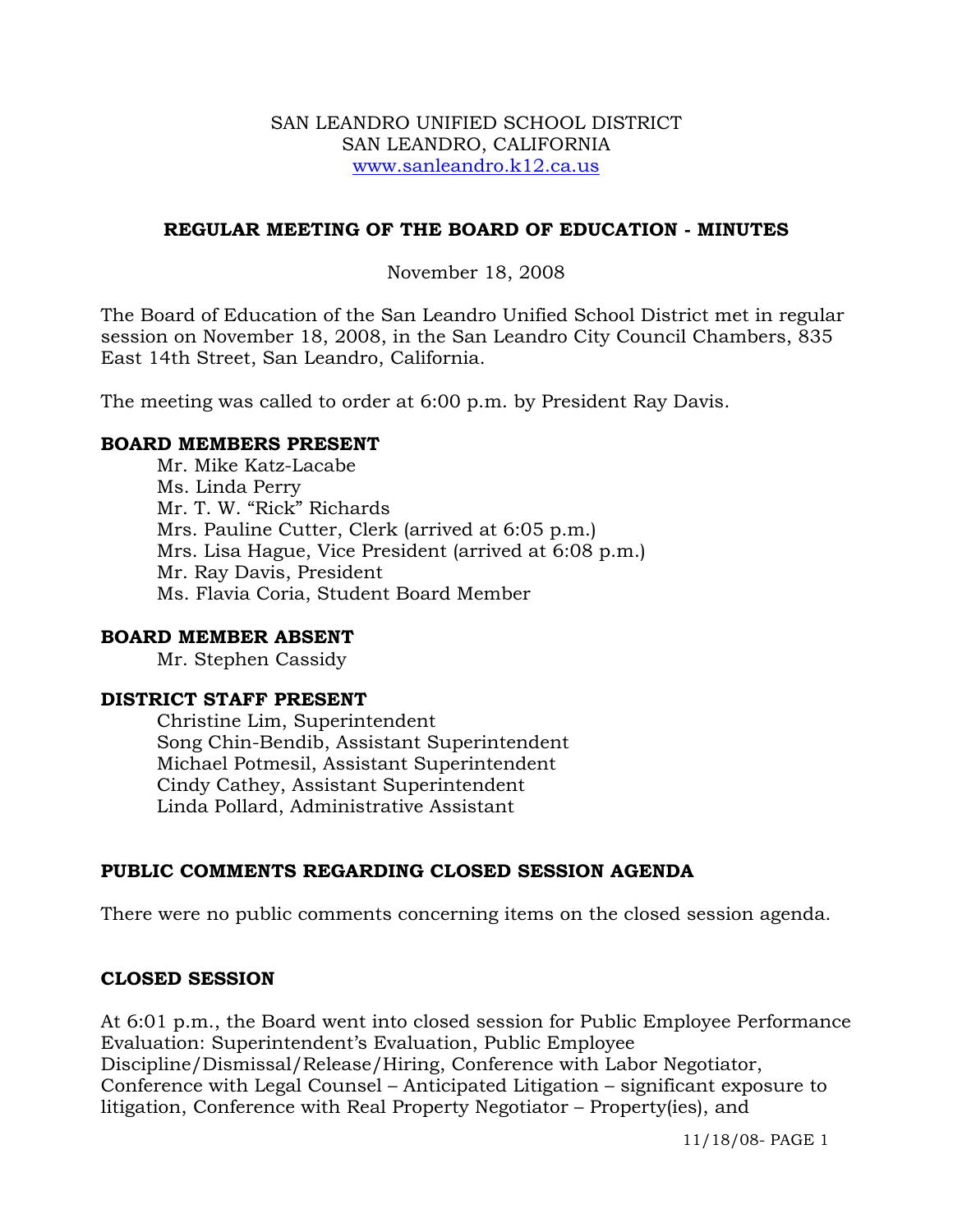Conference with Legal Counsel – Existing Litigation pursuant to Government Code Sections 54957, 54957.6, 54956.(b), 54956.8, and 54956.9. It was determined that there was no need for Student Expulsions in closed session. The closed session was adjourned at 7:07 p.m.

The Board returned to open session at 7:10 p.m. with the Pledge of Allegiance to the Flag. President Davis said the Board had been in closed session and had taken the following action:

• On a motion made by Mrs. Cutter and seconded by Mr. Richards, the Board approved the settlement release agreement between San Leandro Unified School District and Leon Glaster by a 6-0 vote. Mr. Cassidy was absent.

# **APPROVAL OF AGENDA**

On a motion made by Mr. Richards and seconded by Mrs. Cutter, the Board approved the agenda for the regular meeting of November 18, 2008, by a 6-0 vote. Mr. Cassidy was absent.

#### **PRESENTATIONS**

- \* A Certificate of Commendation was presented to Tarah Bituin for being selected as Eden Area Regional Occupational Program (ROP) Student of the Month for November 2008 in Academy for Business & Finance.
- \* Ruben Aurelio, Principal of Jefferson Elementary School, Tracey Lantz, Principal of Washington Elementary School, Queta Beltran, Principal of Monroe Elementary School, and Lori Watson, Vice Principal of John Muir Middle School presented their school's *Action Plan* for Student Academic Improvement. Their presentation highlighted:
	- School wide and/or subgroup targets that were met
	- School wide and/or subgroup growth targets that were not met
	- Site planning process to review data and services to students
	- Identified areas of need
	- Action Plan for addressing areas of need
	- Process to monitor progress

# **ACTION ITEM**

# Educational Services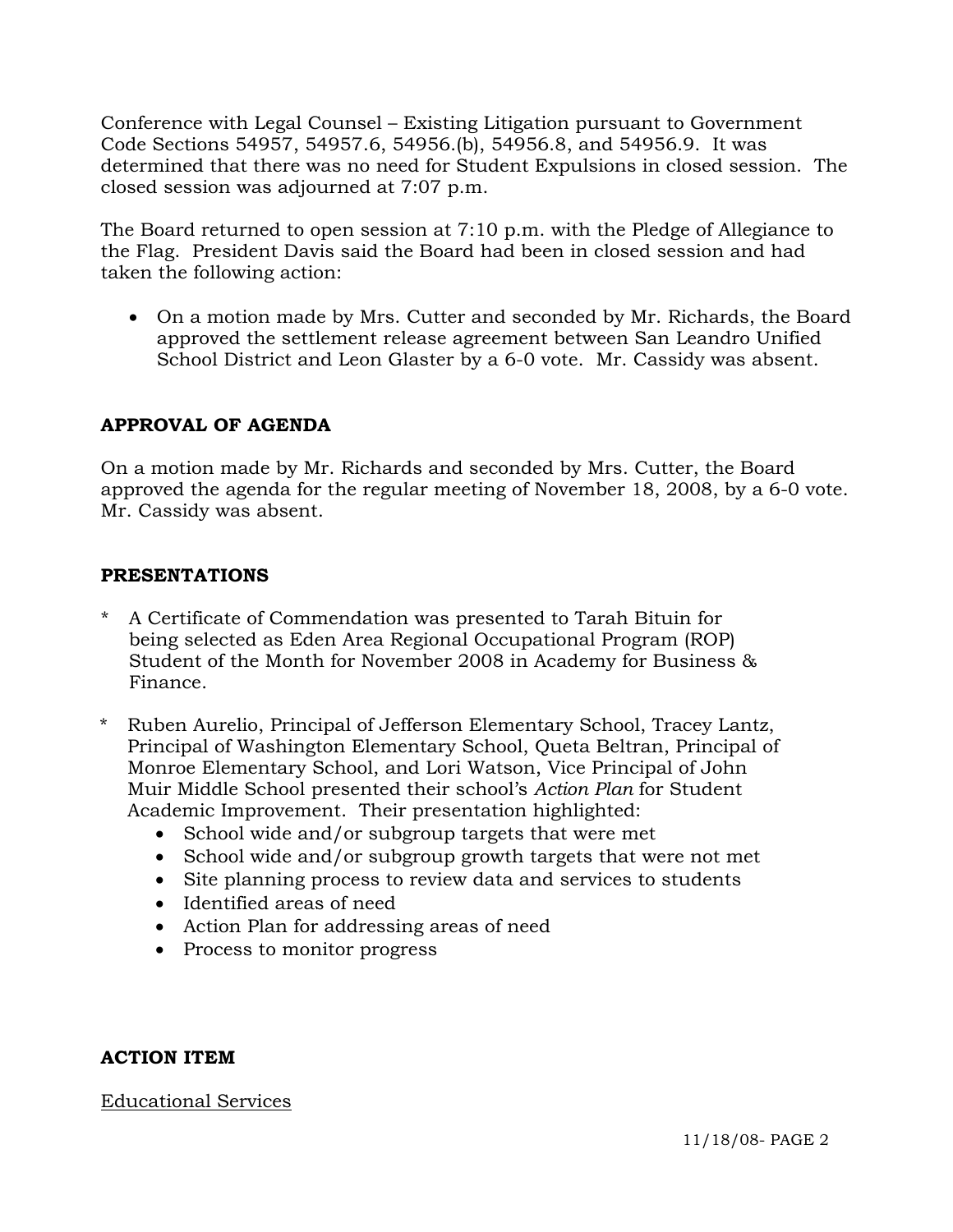3.1-A School Site Action Plans for Student Academic Improvement for the Single School Plans for Jefferson, Washington, Monroe, and Muir

> On a motion made by Mr. Richards and seconded by Ms. Perry the Board approved the School Site Action Plans for Student Academic Improvement for the Single School Plans for Jefferson, Washington, Monroe, and Muir by a 6-0 vote. Mr. Cassidy was absent.

# **PRESENTATION**

\* Educational Services staff, Daniel Chaja, Felipe Ibarra, and Laura Hackel presented Part III of the 2007-2008 Data Assessment Results. The presentation highlighted how the District and students performed as it relates to the California High School Exit Examination, Annual Measurable Achievement Objectives for our English learners, and the Physical Fitness Examination for grades 5, 7, and 9.

# **PUBLIC TESTIMONY ON NON-AGENDA ITEMS**

None

# **REPORTS**

- 1) Correspondence Clerk Cutter reported receipt of the following emails between October 22, 2008, - October 24, 2008: From Charles Barnes regarding a letter regarding an employee; from Catherine Luce regarding Barry Chersky and his contract with SLUSD; and from Dan Martin regarding test scores research and teacher effectiveness.
- 2) Student Board Member Report Student Board Member Flavia Coria updated the Board on the activities at San Leandro High School. She reported that November 15 was Seniors' "Boomers Night". The 9th grade students attended a "Secret Assembly" which addresses HIV. Unfortunately, because the students were very disrespectful, they were sent back to class. The Associate Student Body canned food drive ends on November 21. Saturday, November 22 will be the varsity football playoff game against San Ramon, noting that on November 17 two former San Leandro High School students who own a barbershop came to the school and shaved the heads of six football players to promote school spirit.
- 3) Superintendent's Report Superintendent Lim announced that
	- The 9<sup>th</sup> Grade Campus groundbreaking ceremony will be Wednesday, November 19 at 4:30 p.m.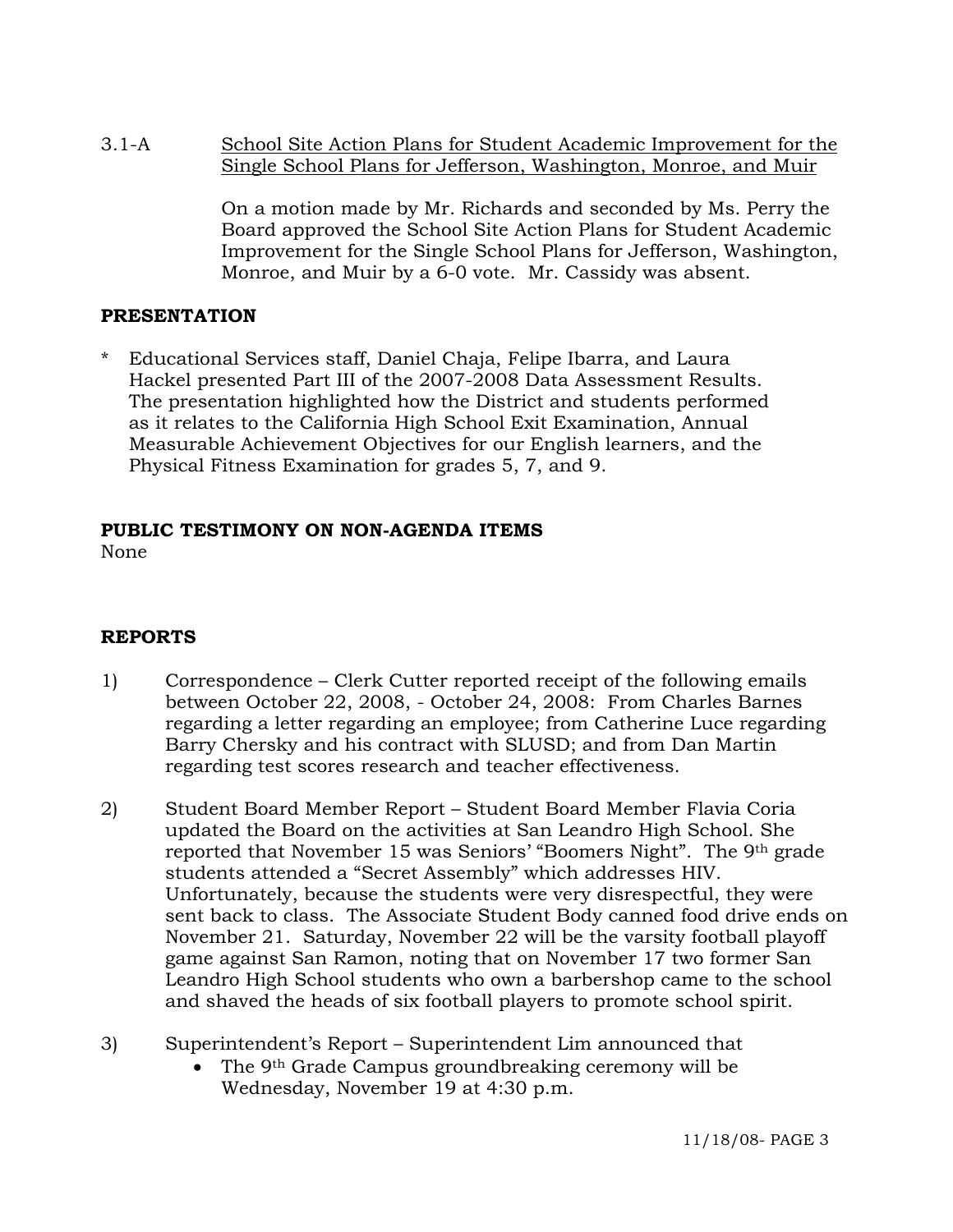- Staff has submitted an "Update on Measure B" newsletter to be included in the annual newsletter that the District is piloting with the City. Groundbreaking for the new District parking lot at San Leandro High, Citizens Oversight Committee (COC) vacancies, and the ribbon-cutting celebrating the new restrooms at McKinley and Washington will be featured.
- There are two vacancies on the Citizens Oversight Committee. There are currently two candidates for the school site representative vacancy; however, the District is still looking for interested candidates to fill the bona fide Taxpayers Association vacancy. The Superintendent asked the Board to consider the appointment process. It was the consensus of the Board to follow the same process as previously done with the Facilities and Technology Committee interviewing the candidates and the new Board making the final selection.
- Ms. Lim provided the following clarification with regards to three expenses that were reported on the warrant register at the October 21 Board meeting that was raised by a Board member:
	- 1. \$2,225 reimbursement to the Superintendent for airfare was reimbursement for 5 people who attended the National Conference: Equity and Excellence in Education in New Orleans, and was paid out of the San Francisco Foundation Grant.
	- 2. \$15,000 to CSBA for Board Policy On-Line represents a yearly membership fee that includes the following services:
		- \$10,036 for CSBA membership provides an abundance of services including, financial programs, legal services, governance services, executive search services and policy services.
		- \$2,750 for GAMUT Online provides Board members and District staff easy access to sample policies, regulations and exhibits needed to govern and manage effectively. You cannot access GAMUT online with being a member of CSBA.
		- \$2,750 for Education Legal Alliance initiates and supports litigation in cases of statewide signification to all California schools.
	- 3. \$372.40 reimbursement to the Newport Beach Marriott Hotel was a reimbursement to Assistant Superintendent Song Chin-Benbid who will be attending the CASBO 2008 CBO Symposium from November 20-21 at that hotel in Newport Beach.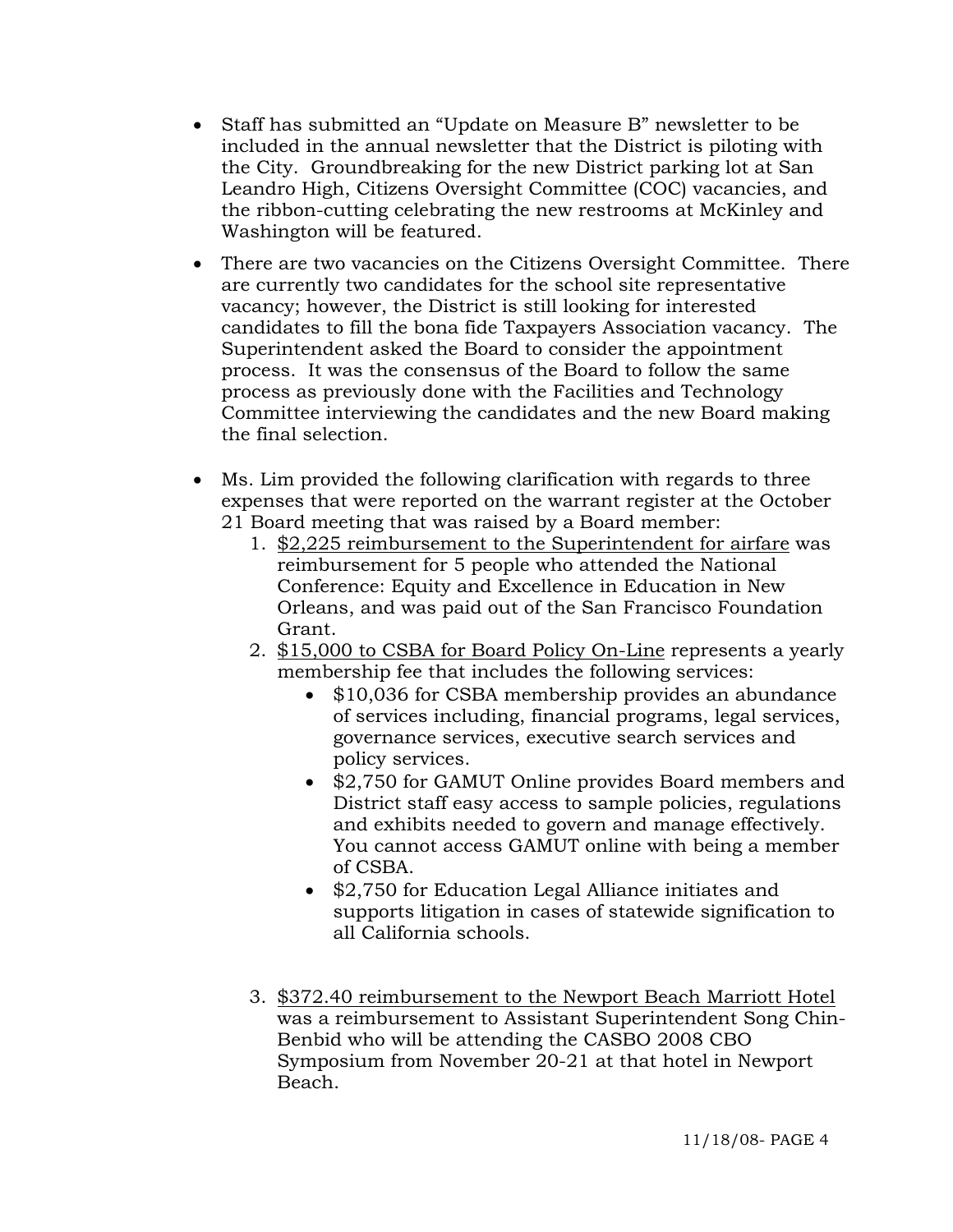Superintendent Lim noted that, in the future, staff provide a more explicit description for each expense in the future.

- Ms. Lim announced that the Policy Committee would be meeting tomorrow, November 19, following the groundbreaking at 5:30 p.m. at the District Office
- The City Council will be meeting on December 15 to discuss the "RDA Promise. They will be considering and hopefully making a recommendation to approve the initial \$622,000 down payment, as well as the remaining \$1.6 million for the gym over the next six years. She invited current and new Board members to attend.
- The Alameda County School Boards Association will soon be asking for nominees to serve on the board of the California Interscholastic Federation North Coast Section. Currently, Alameda County does not have a representative. The Superintendent asked the Board to consider selecting a representative.
- Due to the uncertainties of the upcoming Governor's proposed budget, Mr. Richards, chair of the Finance Committee has agreed to convene a committee meeting on Monday, November 24, 5:30 p.m., to consider several scenarios and a budget planning process.
- It was with much sadness that the Superintendent announced the passing of Diana Chartier, a Wilson Elementary School teacher, who began teaching in the District in 1989. She asked that the meeting be adjourned in her honor.
- 3) Board Committee Reports
	- Facilities/Technology Mrs. Cutter said that the committee had met twice. On November 6, San Leandro High School Principal, Amy Furtado, gave a presentation regarding selling ad space in the gym. She is currently gathering information from other schools. On November 13, 2008, the committee heard a presentation by the Keystone Development Group, Bridge Housing and Westlake Development Partnership regarding the Transit Oriented Development projects and the affects on the schools. Mr. Richards' suggested that the Superintendent look into also selling ad space at Burrell Field.
- 4) Board Representatives' Reports
	- Mid-Alameda County Special Education Local Plan Area Ms. Perry reported that the committee met on October 23 and approved the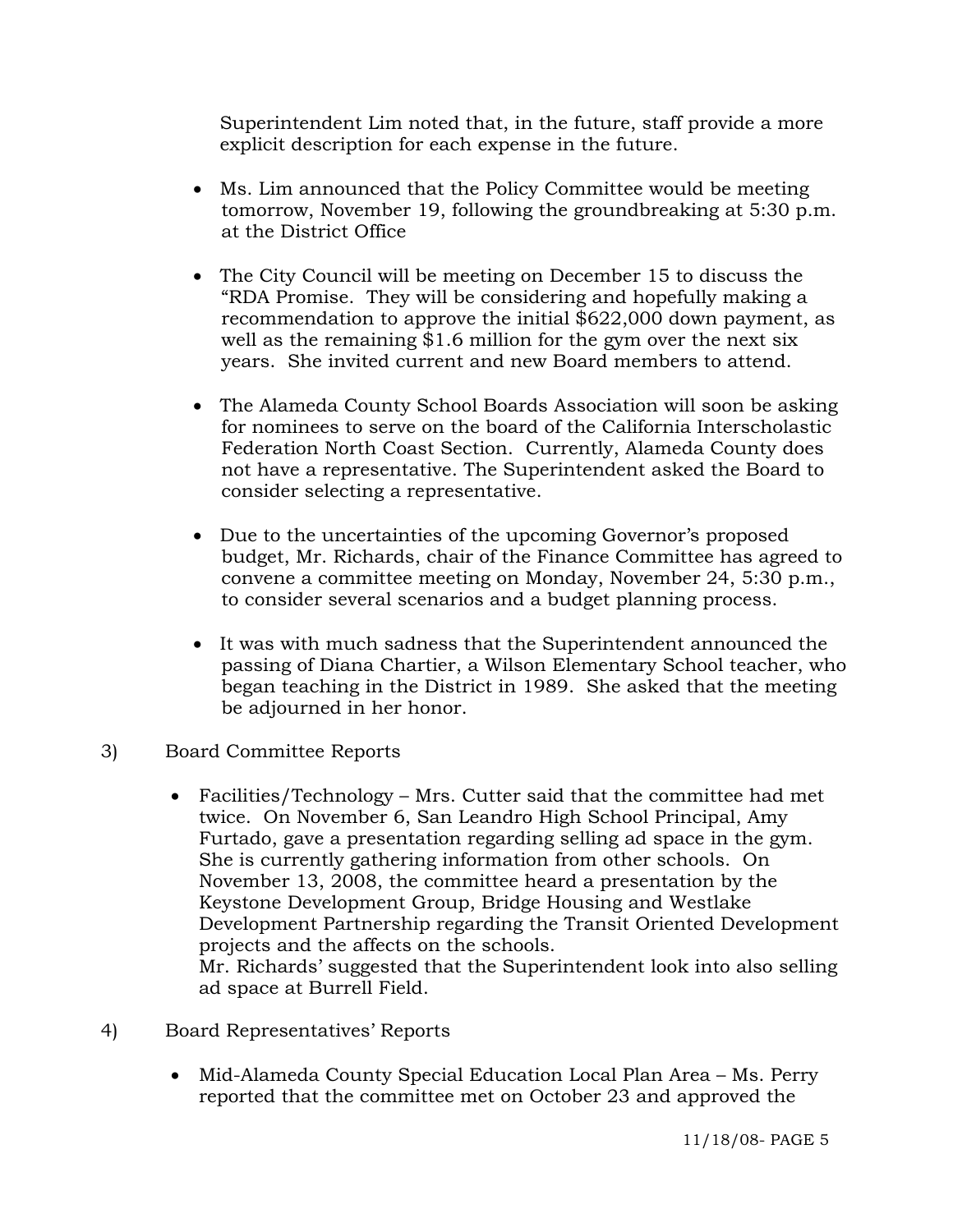revised budget.

#### **CONSENT ITEMS**

- Ms. Perry asked that 1.2-C, Approval of Board Minutes October 21, 2008, and 1.3-C, Approval of Board Minutes – November 6, 2008, be pulled from the Consent Calendar. She also noted that McKinley Elementary School should be stricken from the description on agenda item 3.10-C, Single School Plan for Student Achievement Addendums for McKinley, Roosevelt, Wilson, and San Leandro High School.
- Mr. Katz asked that 4.1-C, Approval of Bill Warrants, and 4.5-C, Contract for Legal Services with Fagen Friedman & Fulfrost, LLP for the 2008-2009 School Year, be pulled from the Consent Calendar.

#### General Services

1.1-C Approval of Board Minutes – October 7, 2008

#### Human Resources

2.1-C Acceptance of Personnel Report

# Educational Services

- 3.1-C Acceptance of Donations
- 3.2-C Non-Public School Contracts
- 3.3-C Proposed Stipulated Expulsion Order for Student E01-08/09
- 3.4-C Discard of Obsolete Textbooks for Lighthouse/Independent Study
- 3.5-C Discard of Obsolete Textbooks for San Leandro High School
- 3.6-C Carl D. Perkins Career & Technical Education Improvement Act of 2006, 2008-2012 Local Plan for Career Technical Education
- 3.7-C Supplemental Educational Services (SES) Contract between San Leandro Unified School District and A&E Avila Enterprises, Inc., DBS The Learning Curve
- 3.8-C Supplemental Educational Services (SES) Contract between San Leandro Unified School District and A+ Educational Centers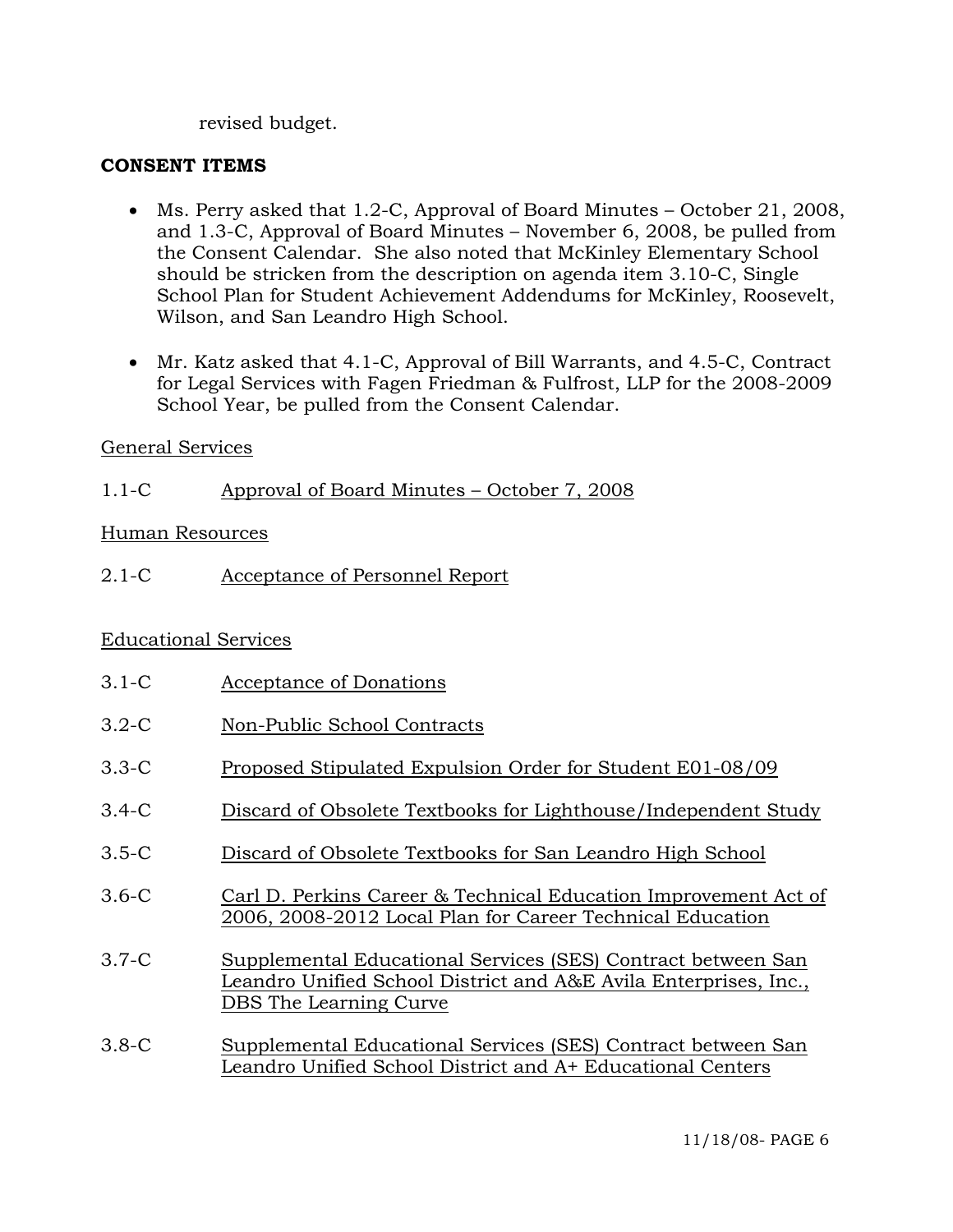- 3.9-C Supplemental Educational Services (SES) Contract between San Leandro Unified School District and Professional Tutors of America Inc.
- 3.10-C Single School Plan for Student Achievement Addendums for Roosevelt, Wilson, and San Leandro High School
- 3.11-C Intent to Apply for 21st Century High School After School Safety and Enrichment for Teens (ASSETs) Grant for San Leandro High School and Lincoln High School
- 3.12-C Memorandum of Understanding between Alameda County Office of Education, San Leandro Unified School District, and Falcon's Nurturing Every Student Today (NEST)
- Business, Operations and Facilities
- 4.1-C Ratification of October 2008 Payroll
- 4.3-C Intra-Budget Transfers September 2008
- 4.4-C Resolution #08-51 to Declare Certain Equipment Surplus and/or Obsolete

# Facilities and Construction

5.1-C Labor Compliance Program (LCP) Services Contr5act with WCS/Ca for the 9th Grade Campus Construction Project

On a motion made by Mrs. Cutter and seconded by Mr. Katz, the Board approved the remaining consent items as amended by a 6-0 vote. Mr. Cassidy was absent.

# General Services

1.2-C Approval of Board Minutes – October 21, 2008

Ms. Perry noted the following clerical errors:

- Page 2, second paragraph, second sentence should be "**President Davis**, not President Richards."
- Page 5, fourth paragraph under #3, Superintendent's Report,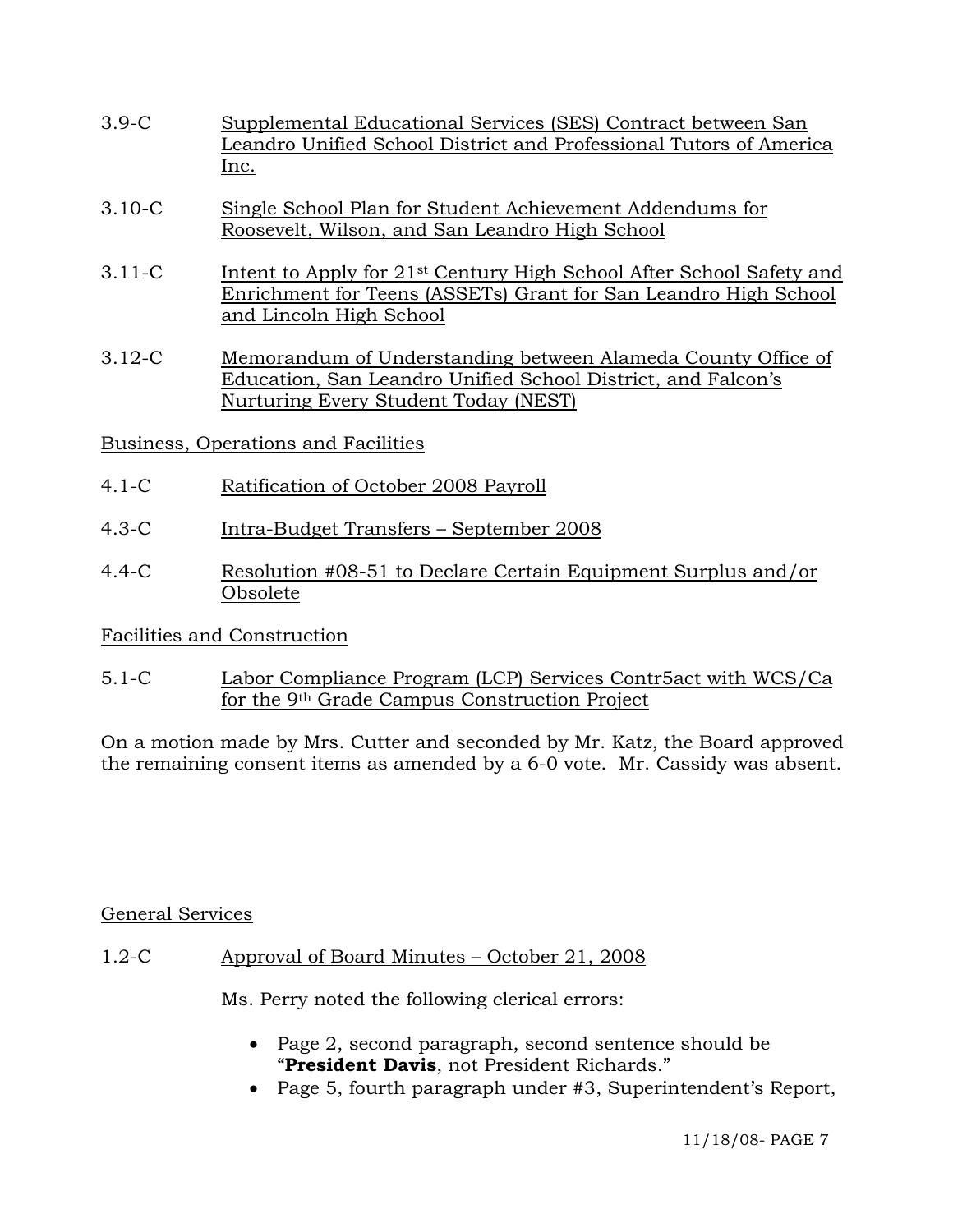should read, "adding that Alice Lai-Bitker and **she** will be conducting a tour of the pools at 10 a.m. on October 30."

Ms. Perry also raised some concern regarding the accuracy of the information provided by Mr. Cassidy in his comments on page 8 of the first paragraph under Consent Item 4.5-C, Contract Services with Littler Mendelson, P.C. (Labor Relations) for the 2008-2009 School Year and if those comments should be part of the public record.

Ms. Perry questioned whether or not comments made by Mr. Katz under Additional Suggestions and Comments from the Board, referring to information regarding the homework policy that appeared in the confidential section of the March 2007 *Confidentially Speaking* should be part of the public record.

President Davis requested that staff verify this information and bring the minutes back to the next Board meeting for consideration.

# 1.3-C Approval of Board Minutes – November 6, 2008

Ms. Perry noted that on page 4, President David should be **Davis.** 

On a motion made by Ms. Perry and seconded by Mrs. Hague, the Board approved the amended minutes of November 6, 2008, by a 6- 0 vote. Mr. Cassidy was absent.

# Business Operations

# 4.2-C Approval of Bill Warrants

Mr. Katz asked if an expense of \$110,000 on Bill Warrant #787176 for Ruiz & Sperow was for services rendered from the past month, or if this was a new expense. Assistant Superintendent Song Chin-Bendib explained these warrants represent paid expenditures from July 1 through the current date, in this case October 2008, noting that services rendered may have occurred from the previous month or as early as July.

On a motion made by Mr. Katz and seconded by Mrs. Cutter, the Board approved Bill Warrants \$88783964-88795681 in the amount of \$6,353,506.18 by a 6-0 vote. Mr. Cassidy was absent.

4.5-C Contract for Legal Services with Fagen Friedman & Fulfrost, LLP for the 2008-2009 School Year

For clarification, Assistant Superintendent Potmesil explained that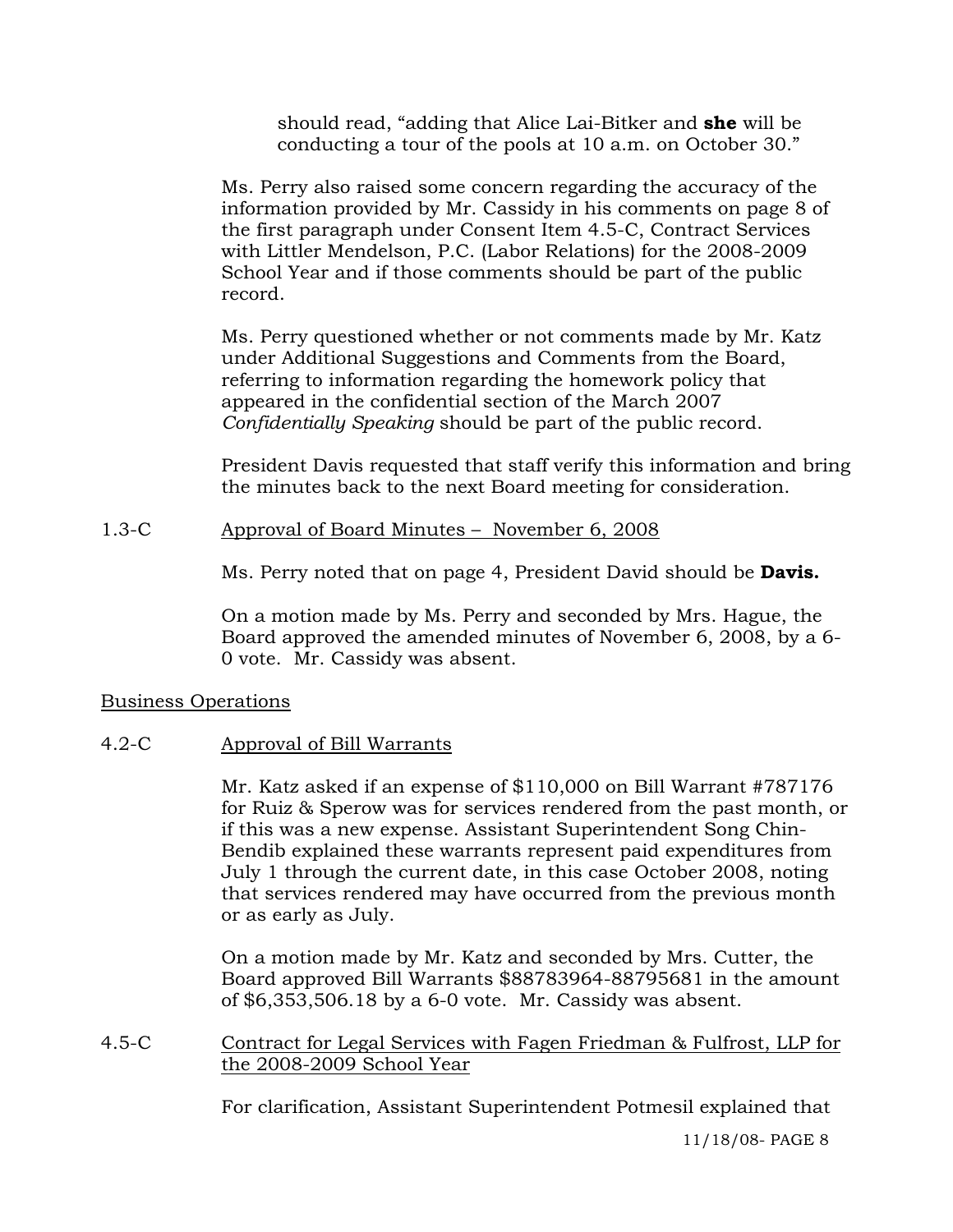the District continues to identify legal services that provide effective and efficient services. While this firm would not necessarily be replacing current law firms, based on his experience with Fagin Freidman & Fulfrost, they come highly regarded in providing clientcentered, cost-effective and the highest quality legal services, particularly in the area of employment law and litigation.

On a motion made by Mr. Katz and seconded by Mrs. Cutter, the Board approved the contract for legal services with Fagen Friedman & Fulfrost, LLP for the 2008-2009 school year by a 6-0 vote. Mr. Cassidy was absent.

# **INFORMATION ITEMS**

#### Educational Services

# 3.1-I Garfield Year Round Example of Modified Schedule

The Board received for information and review an example of the modified Garfield Year Round schedule.

Ms. Cathey explained that since Garfield Principal Jan Nuño and she recently presented information to the Board with regards to modifying the year-round schedule, District staff has met with Garfield staff, to address concerns related to having one school on a different instructional schedule than all other schools. The schedule being received for information tonight represented a compromise, which is more aligned to the traditional schedule and meets Garfield's needs. Ms. Cathey stressed that the schedule was only one example, and that staff, parents, and the School Site Council supported this 100%, adding that the actual year round schedule would need to be negotiated between the San Leandro Teachers' Association and the District.

#### Business, Operations and Facilities

#### 4.1-I Miscellaneous Receipts

Miscellaneous receipts in the amount of \$15,282,165.54 were deposited in the Treasury of Alameda County.

# **ADDITIONAL SUGGESTIONS AND COMMENTS FROM BOARD MEMBERS**

• Mr. Richards updated the Board on two of his non-profit environmental groups: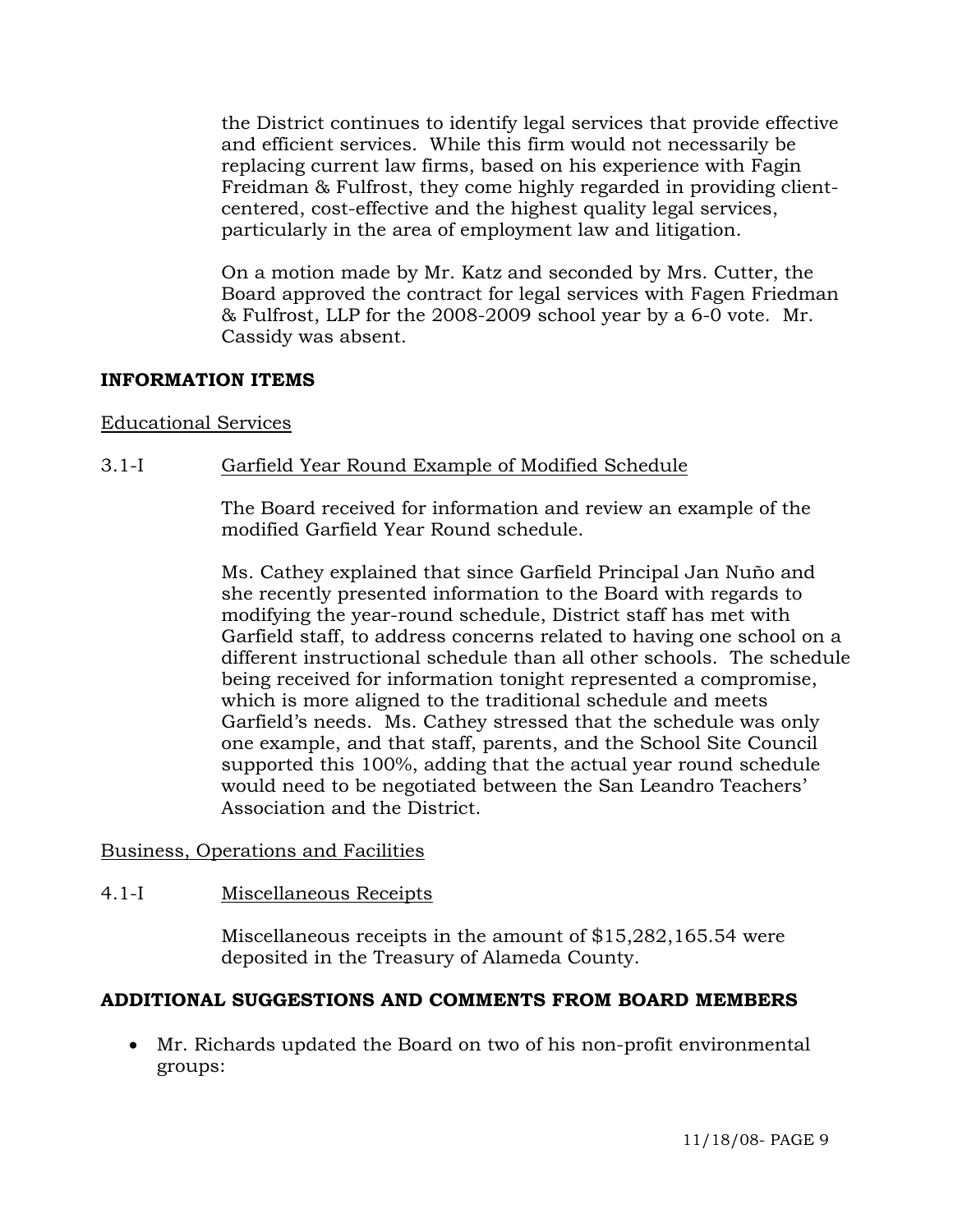- 1. Friends of the San Leandro Creek will be acquiring property to build an environmental education center along the San Leandro creek, where students from San Leandro Unified and surrounding districts can come to learn about environmental issues i.e. water shed, recycling, solar, use of cistern, and a living machine (recycling water back through the building). The total cost of the entire project will be approximately \$2 million.
- 2. Keep Music Rockin' Foundation: As a "Thank You" to Lenny Williams, the December 4 concert will begin with a performance by eighty students representing all eight elementary schools.

He also announced upcoming foundation events including a golf tournament in July, as well as two interactive assemblies performed by the Oakland-East Bay Symphony – one at both middle schools for sixth grade students, the other will be a fundraising concert at the Chabot Theatre that, in addition to symphony performers will include District students.

- Mr. Katz asked for a listing of the legal fees for Ruiz & Sperow.
- Ms. Perry commented that she would continue to update the Board on the proposed state budget. As she would no longer be the delegate to the CSBA assembly, she encouraged the members to consider this note-worthy opportunity, which provides very valuable resources, noting that the deadline to get the paperwork in was January 7, 2009. The Board directed the Superintendent to forward the information regarding the position to the members, and if there is interest shown, the item will be placed on the December 8 Board agenda.
- Mrs. Cutter commented that she will not be able to attend the upcoming City Council meeting, but encouraged others to. She commented that as representative of San Lorenzo Unified, she would be attending the San Lorenzo Initiative, a steering group as part of Supervisor Lai-Bitker's overall Health is Not Just Health Care Initiative that brings together community leaders to assess and develop a plan to address the primary prevention of health disparities through fundamental health development and community resiliency building in San Lorenzo. In addition, she noted that San Leandro Unified has played a key role in this collaborative and continues to develop and support this community resiliency plan in San Leandro.

She said that a committee assignment letter is being sent out. She asked that the Board members indicate their preferences from 1 to 7 and return the form to the Superintendent, in preparation for the reorganization meeting on December 8.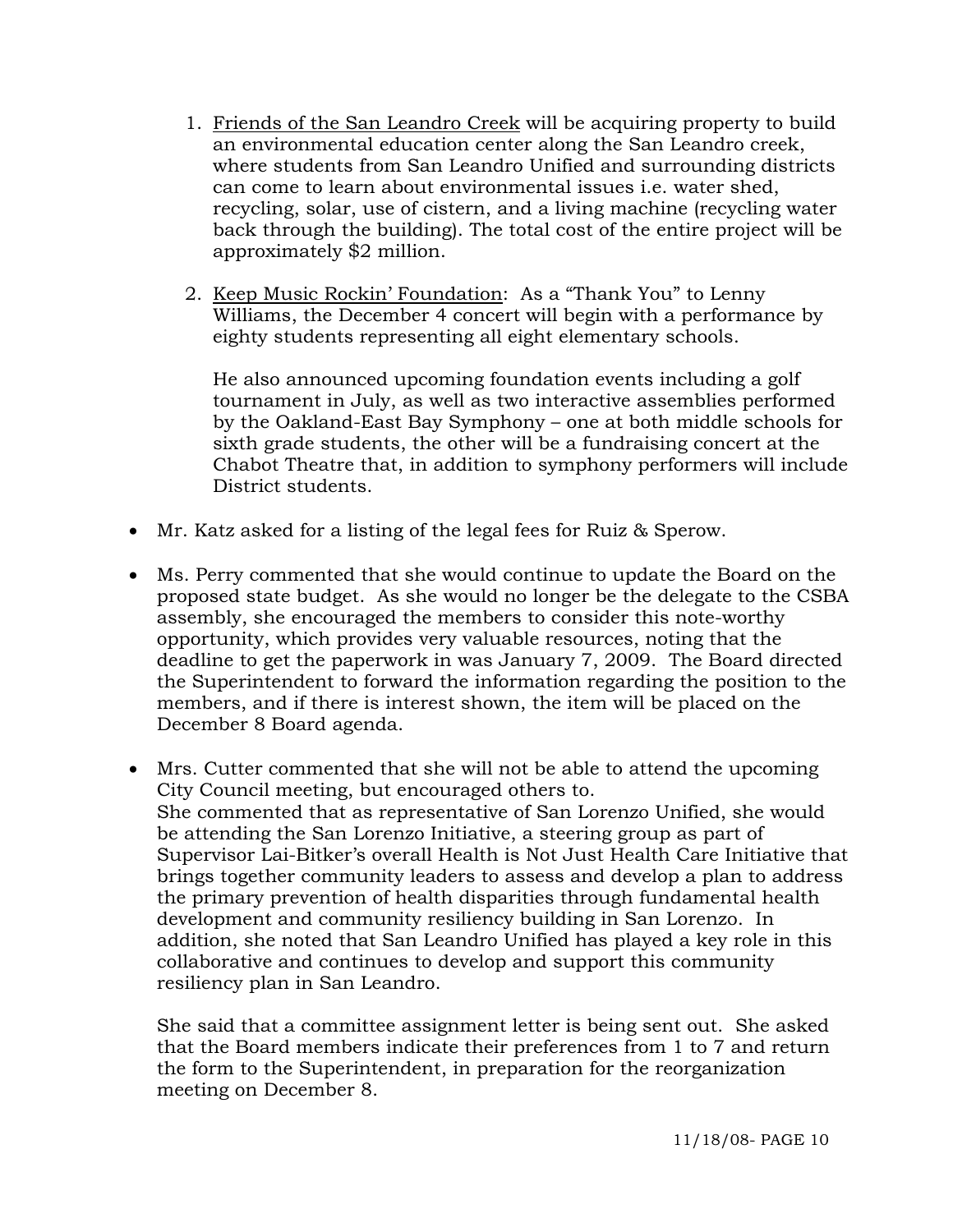• At the request of Mrs. Hague, the Board nominated Pauline Cutter as the District's representative to the California Interscholastic Federation. Her name will be forwarded and placed on the ballot.

Mrs. Hague thanked those who attended *Metamorphoses*, and asked that the drama teacher, Ryan Weible, be recognized at a future Board meeting.

She also mentioned that under the 2009 State Distinguished School criteria, closing the achievement gap has become a top priority. She commended and acknowledged our District's efforts already shown by demonstrating educational excellence for all students in narrowing the achievement gap and addressing a system set up and knowledge base.